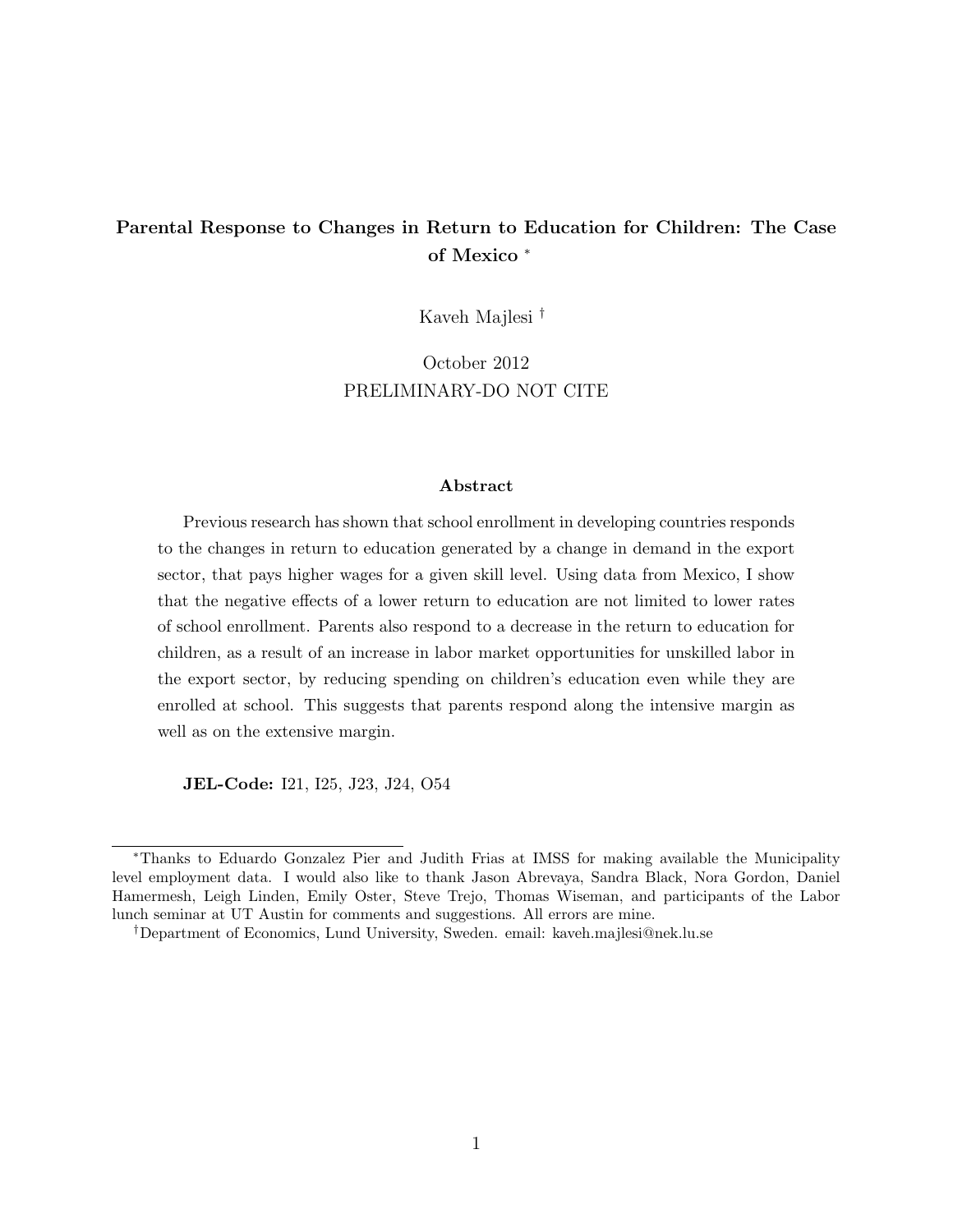#### 1 Introduction

Previous research has shown that school enrollment responds to the changes in return to education in a variety of developing countries.<sup>1</sup> However, we do not know much about whether other forms of investment in education, such as parental spending on children's education that could affect the quality of the education received by children, are also affected by the changes in return to education. This is important because, similar to the quantity of education, the quality of education could affect the labor market outcomes of students (Card and Krueger 1992; Betts 1995; Evans and Schwab 1995).<sup>2</sup>

This paper examines the effect of decreases in the return to education for children, generated by an increase in labor market opportunities for unskilled labor in the Mexican export manufacturing sector, on spending on children's education while they are enrolled at school. It has been shown in many emerging economies that firms in the export sector pay more for a given level of skill. In Mexico, most of the jobs in the export manufacturing sector are low-skill jobs and by paying more for these jobs the return to education goes down (Atkin 2012). I construct demand indexes for different gender-age categories and interpret the effect of changes in demand for the age group of 15-19 years old male and female labor (that is mostly composed of low-skill workers who have not finished high-school) on spending on children's education as the parental reaction to the decrease in return to education.<sup>3</sup> I do not have access to the education level of workers in my labor market data. However, in comparison with constructing demand indexes for low educated labor (if education data were available), looking at the changes in demand for very young (mostly unskilled) labor as a source of a change in return to education has the advantage that the effect is not mixed up with the effect of an increase in the bargaining power of older, married, women when demand for female labor goes up in the market (Majlesi 2012).

To do this, first, following Bartik (1991), Blanchard and Katz (1992), Bound and Holzer (2000), and Autor and Duggan (2003), and using data from the Social Security Institute of Mexico (IMSS), I construct demand indices that capture exogenous shifts in local labor demand for different gender-age categories: women and men in the age category of 15-19 years and women and men who are 20 years of age or older. The demand index for each

<sup>1</sup>Oster and Millet (2010) and Shastry (2010) document higher school enrollment in India as high-skill service export jobs are created. Atkin (2010) shows that school enrollment drops in Mexico as the result of higher wages offered to unskilled workers in the export manufacturing sector.

<sup>2</sup>Psacharopoulos and Patrinos (2004) provides a survey on the rate of return to the quantity of education.

<sup>3</sup>The labor market data comes in an aggregate form at the municipality-gender-age level and I have access to employment data for male and female labor in 5-year age categories: 15-19, 20-24, 25-29, etc.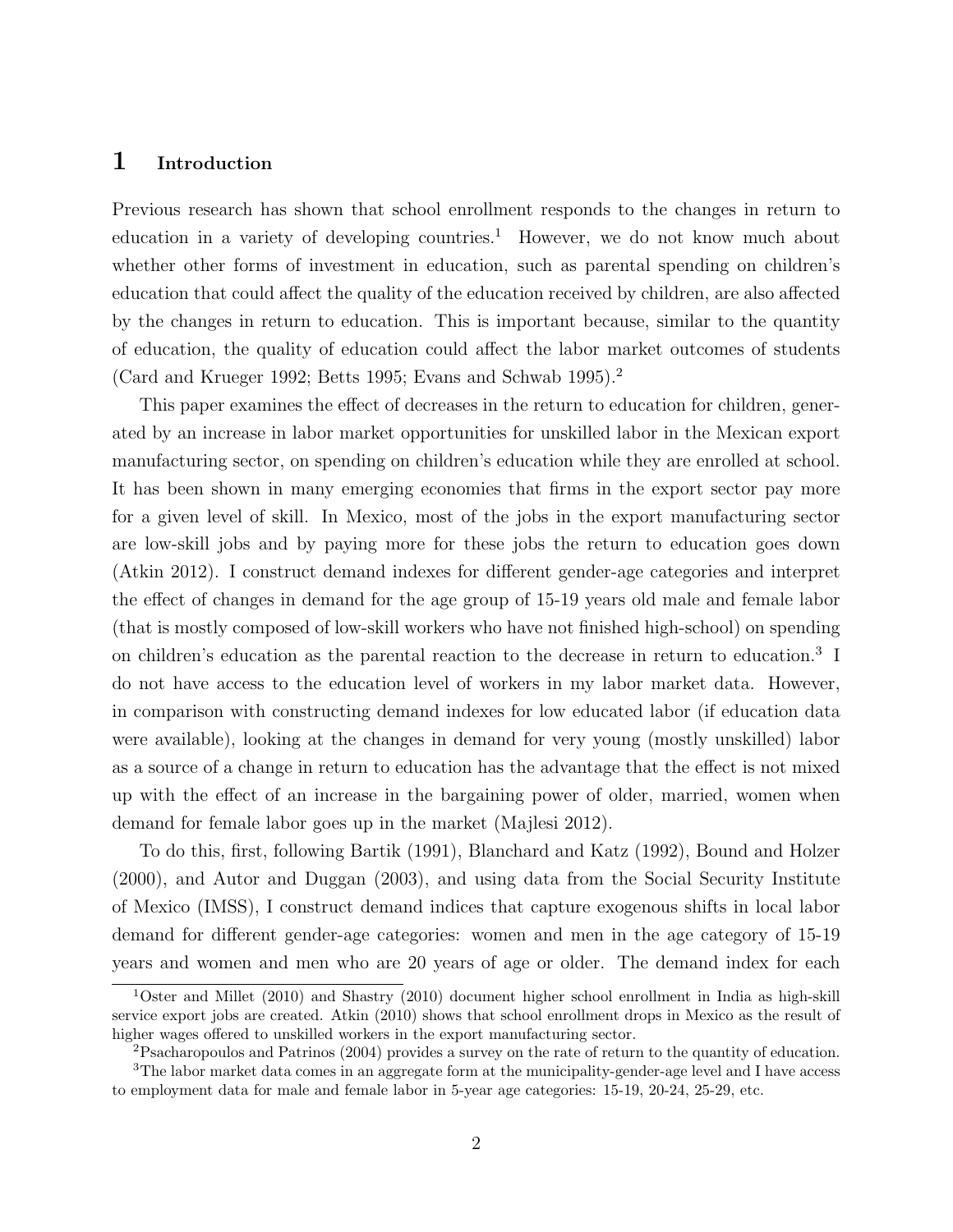gender-age-municipality cell is constructed based on the nationwide changes in employment of that gender-age category in different industries, weighted by the local labor market-specific shares of employment in each industry.

Next, I use two panel waves of the Mexican Family Life Survey to identify the effect of an increase in demand for young female and male labor on spending on children's schooling. I find that households reduce their expenditures on education-related expenses of their children while they are at school in response to the higher wages offered to unskilled workers in the export sector. The magnitudes I find suggest that a 1 percent increase in demand for female labor in the age category of 15-19 years old, caused by a demand shock to the export manufacturing sector, leads to a 5.2 percent decrease in the educational expenses for each schoolgirl. Also, a 1 percent increase in demand for male labor in the age category of 15-19 years old leads to a 8.2 percent decrease in the educational expenses for each schoolboy.

To shed more light into why educational expenses of children change, I also look at the changes in spending on two major components of educational expenses; school fees and cost of school materials. I find that increases in demand for young male labor reduces spending on school fees for schoolboys, that could result in lower quality of education received, but increases in demand for young female labor does not affect the school fees for schoolgirls. Cost of school materials is negatively affected for boys and girls as demand for young male and female labor goes up in the Mexican export manufacturing sector.

By focusing on the export sector, this paper contributes to the very recent literature on how the proliferation of export jobs changes the incentives to invest in education (Oster and Millet 2010; Shastry 2010; Jensen 2010; Atkin 2012). In recent decades, many developing countries have relied on exports for growth and, since education is considered a major determinant of long run growth (Lucas 1988), it is important to understand how investment in education responds to the growth in exports. The results of this paper imply that the negative effect of higher wages offered to unskilled workers is not limited to higher dropout rate and even if governments make policies to ensure students' education decisions remain unchanged by the arrival of new export jobs (as suggested in Atkin 2012), the quality of the education gained by children might be affected.

The remainder of this paper proceeds as follows. Section II discusses the data, empirical strategy, and empirical specification. Section III shows the results, and Section IV concludes.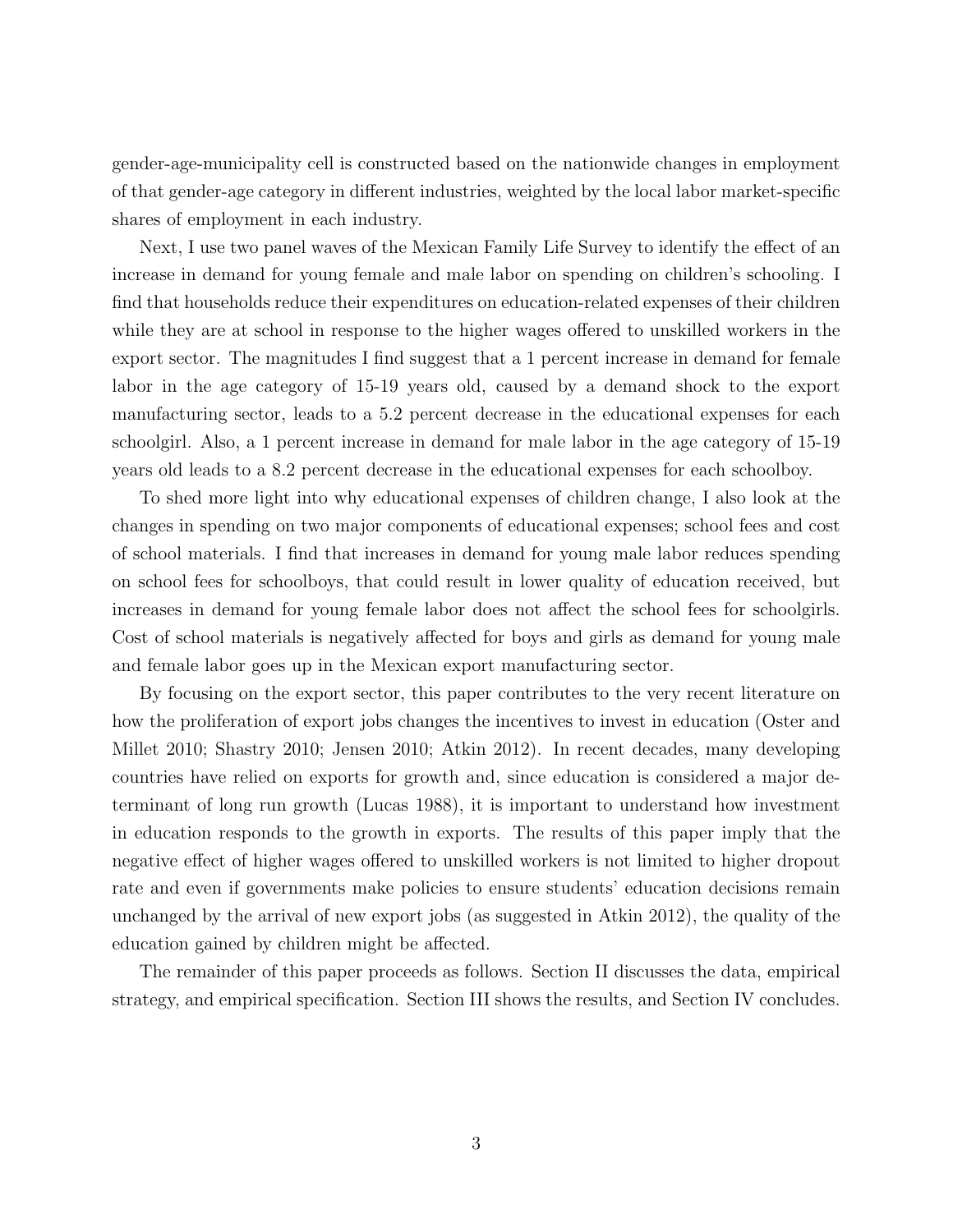## 2 Empirical Implementation

### 2.1 Data

This paper combines two datasets to examine how changes in demand for young, unskilled, labor within the Mexican export manufacturing sector affect households' spending on children's education. The household level data come from the Mexican Family Life Survey (MxFLS). MxFLS is a multi-thematic and longitudinal database that collects a wide range of information on socioeconomic, demographic and health indicators of the Mexican population. I use two waves of the data collected in 2002 and 2005. The dataset is nationally representative, covers more than 100 municipalities in Mexico, and gathers information from more than 8000 households. Table 1 shows some of the household characteristics in MxFLS. The data used in the paper (and presented in Table 1) does not include the extended households. Also, children are limited to the children of the parents in the household who are 15 years old or younger.

Labor market (municipality-level) data come from the Mexican Social Security Institute (IMSS). It includes monthly employment data from all formal private-sector establishments and reports data on each employee's age, gender, and salary. It also reports the employer's id, the 2-digit, 3-digit, and 4-digit industry of activity, as well as the state and municipality of the firm.<sup>4</sup> The universal coverage of this dataset originates from the fact that IMSS provides health insurance and pension coverage and all employees must enroll.

To identify export manufacturing sector in the labor market data, I define a 3-digit manufacturing sector as an export sector if more than 50 percent of output was exported in year 2000. The export and output data come from the Trade, Production and Protection 1976-2004 database (Nicita and Olarreaga  $2007$ ).<sup>5</sup> The characteristics of the export sector in the IMSS data (for the municipalities represented in MxFLS) are summarized in Table 2.

#### 2.1.1 Empirical Specification

In addition to the individual and household characteristics, I let demand for young unskilled labor in the export sector, that could change the return to investment in education, to be a potential determinant of spending children's education. For household  $i$ , the basic regression

<sup>&</sup>lt;sup>4</sup>The aggregations from the firm to industry-municipality level were carried out at the central office of IMSS in Mexico city where the data is held securely.

<sup>&</sup>lt;sup>5</sup>The industry categories used by IMSS and the 3-digit ISIC classification (Rev. 2) were matched by hand.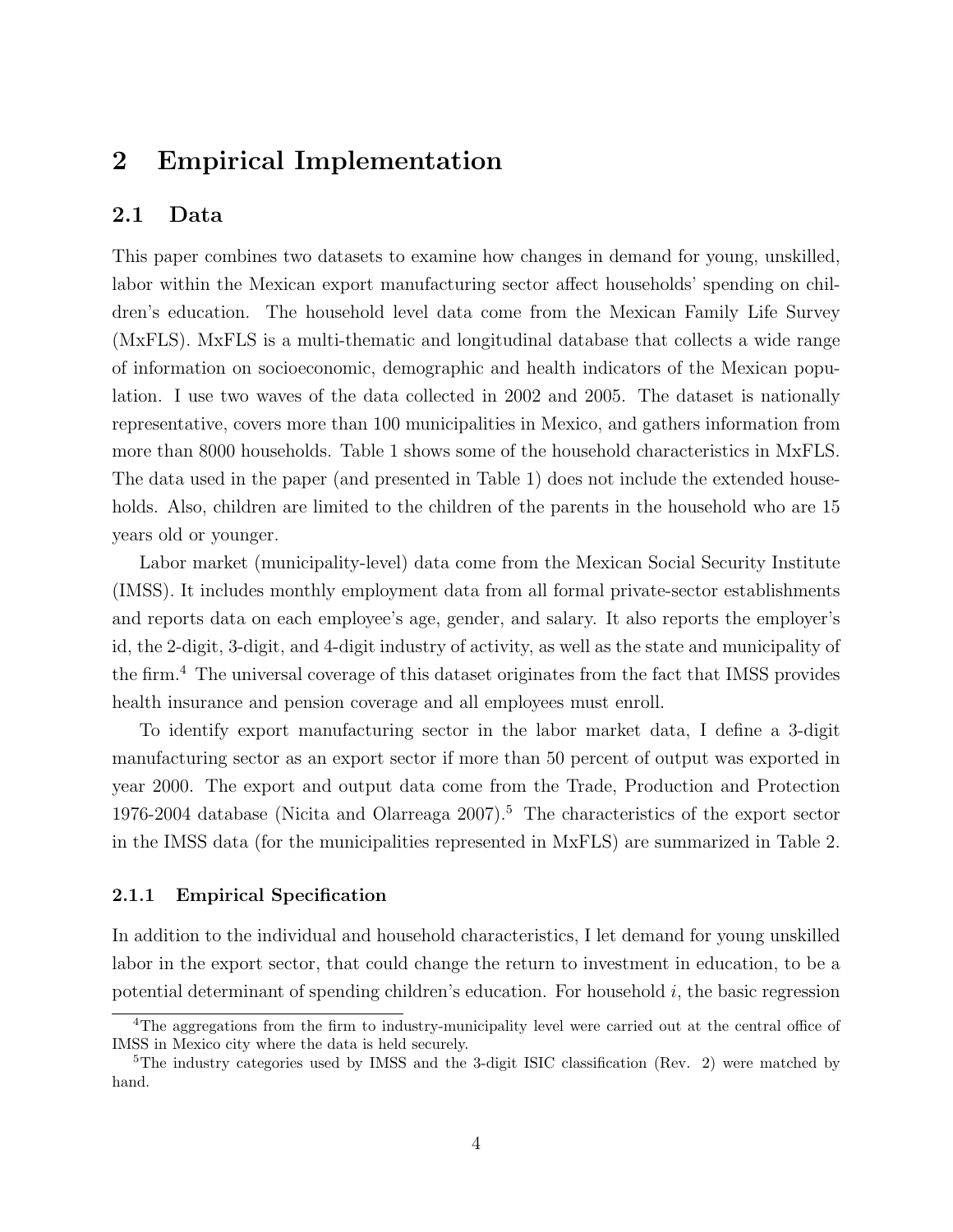specification is:

$$
q_{jimt} = \sum_{a} \beta_{f,a} D_{fem,a,m,t}^{E} + \sum_{a} \beta_{m,a} D_{male,a,m,t}^{E} + \beta D_{m,t} + \alpha x_{i,m,t} + \gamma_{i,m,t} + \delta_i + \epsilon_{jimt} \tag{1}
$$

where  $q_{jimt}$  is outcome variable j, the natural logarithm of a variable representing spending on boys or girls education in household *i* in year  $t$ .<sup>6</sup>  $D_{fem,a,m,t}^E$  and  $D_{male,a,m,t}^E$  are demand for female and male labor belonging to age-category  $a$  in municipality  $m$  in export manufacturing sector (superscript E represents the export sector) and  $D_{m,t}$  is demand for labor in all other sectors of the economy in municipality  $m$ . The argument in this paper is that, when  $a$ identifies the very young age-group,  $D_{fem,a,m,t}^E$  and  $D_{male,a,m,t}^E$  affect return to education for girls and boys respectively by paying more for (compared to the other sectors of the economy to the unskilled labor). The reason behind looking at sex-specific investment in children's education is the fact that, as discussed in Majlesi (2012), there is a segregated labor market for men and women. Some export industries like apparel and the manufacturing of electric systems are dominated by female labor and the share of female labor out of total labor remaines almost unchanged between 2002-2005. On the other hand, male labor constitutes the majority of labor in industries like car and truck manufacturing. As a further evidence, I also show in Majlesi (2012) that a shock to demand for female or male labor, only affects the wage rate and employment of the respective group and not the other. An implication of this segregation is that a shock to a particular industry mainly affects the labor market opportunities for female or male labor (not both) and, as a result, it is changes in demand for female (male) labor that could potentially affect investment in girls' (boys') education through changing return to education.

In the specification above,  $x_{i,m,t}$  is total household expenditures.  $\gamma_{i,m,t}$  is a set of controls for household characteristics, including the number of children by gender and age (0-5, 6-10, and 11-15 years) and each parent's age and education.  $\delta_i$  represents the household fixed effect. By including household fixed effects in the reduced form regression I am able to control for the unobservable fixed household characteristics that could affect the household decisions.  $\epsilon_{jimt}$  are unobservable determinants of the outcome variables.

One concern about the specification above could be that the households' income is ex-

<sup>6</sup>Having natural logarithm of the outcome variables as dependent variables allows easy interpretation of the empirical model coefficient estimates. However, the empirical results are robust to the choice of the form for dependent variables.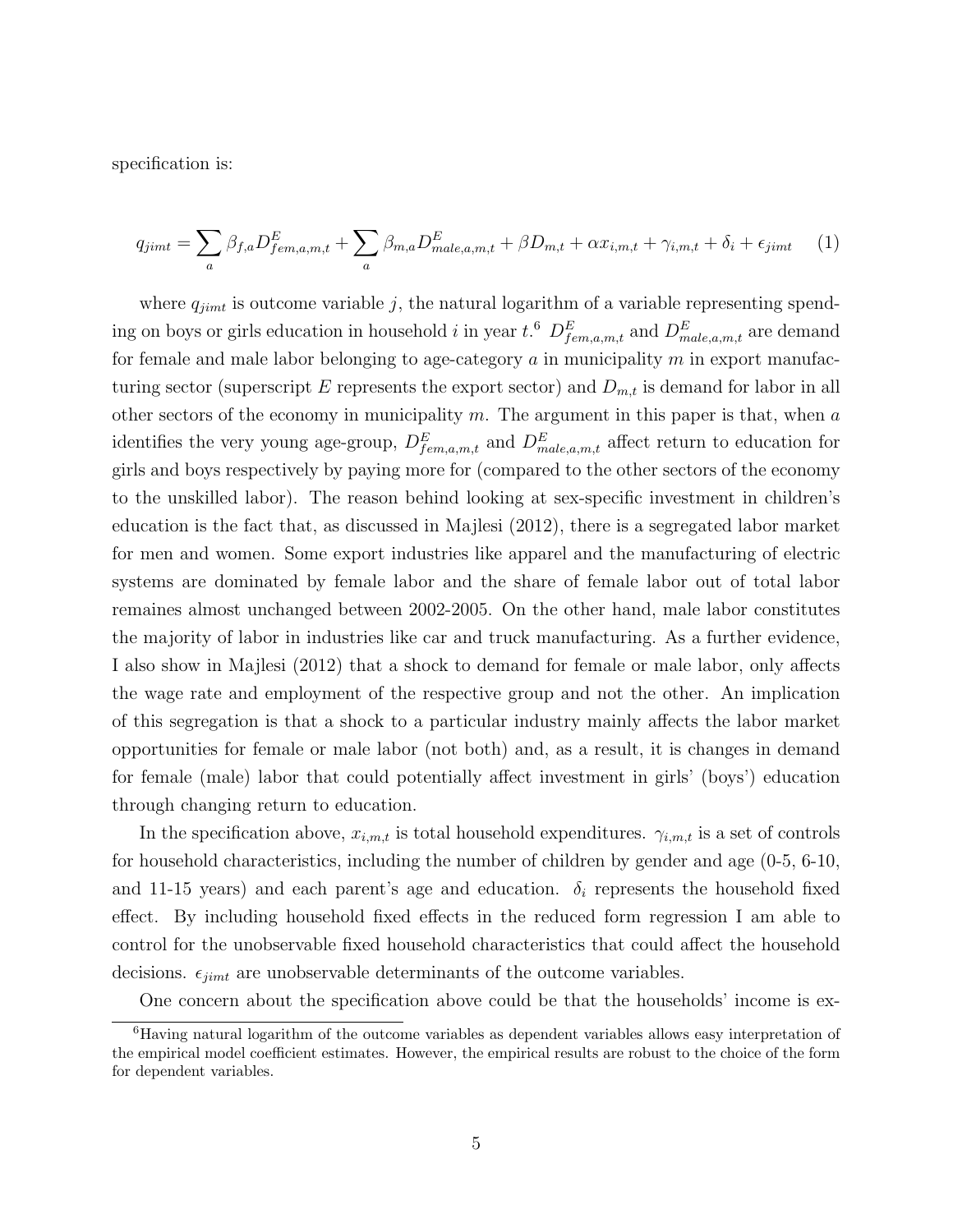cluded from the regression. If changes in labor demand for young adults affect the dependent variables through changes in earned income, the coefficient estimates for the changes in labor demand would be biased.<sup>7</sup> However, in my estimation, the earned income is controlled for, by using total household income as an instrument for total expenditures. Usually it is the case that in datasets that report expenditures on high-frequency basis (e.g., monthly), one would observe unusually high or low expenditures on a consumption good. For example, if a household spends money on school materials for one of the household members in a given month, the same expenditure might not happen again for the next few months. When the dependent variable is spending on school material, this could induce a correlation between the error term and total expenditures. To deal with this, Browning and Chiappori (1998), among others, uses total household income as an instrument for total expenditures because it is correlated with aggregate household expenditures, but conditioning on it should have no effect on the distribution of expenditures. Therefore, in this paper, I exploit variation in total household income as an instrumental variable for variation in total expenditures.

#### 2.2 Estimating Demand

One problem with using the change in total employment as a proxy for demand shift is that the employment growth in a local labor market can be driven by shifts in local labor supply (through population growth, migration, etc.) as well as demand. To isolate changes in demand for different gender-age categories within each municipality, I use a methodology that was originally developed by Bartik (1991) and was used by Blanchard and Katz (1992), Bound and Holzer (2000), and Autor and Duggan (2003), among others. It involves creating a demand index for each gender-age-municipality cell based on the nationwide changes in employment of that gender-age category in different industries, weighted by the local labor market-specific shares of employment in each industry. In other words, I exploit the fact that municipalities have different industrial composition and different gender-age groups play different roles in various export industries.

Predicted growth of labor employment within the export sector in the period 2002-2005 for gender q in age-category a residing in municipality  $m$  is given by:

<sup>7</sup>Although, one could think that the bias from not including the household income would be positive and the actual coefficient estimate for demand for young labor is more negative.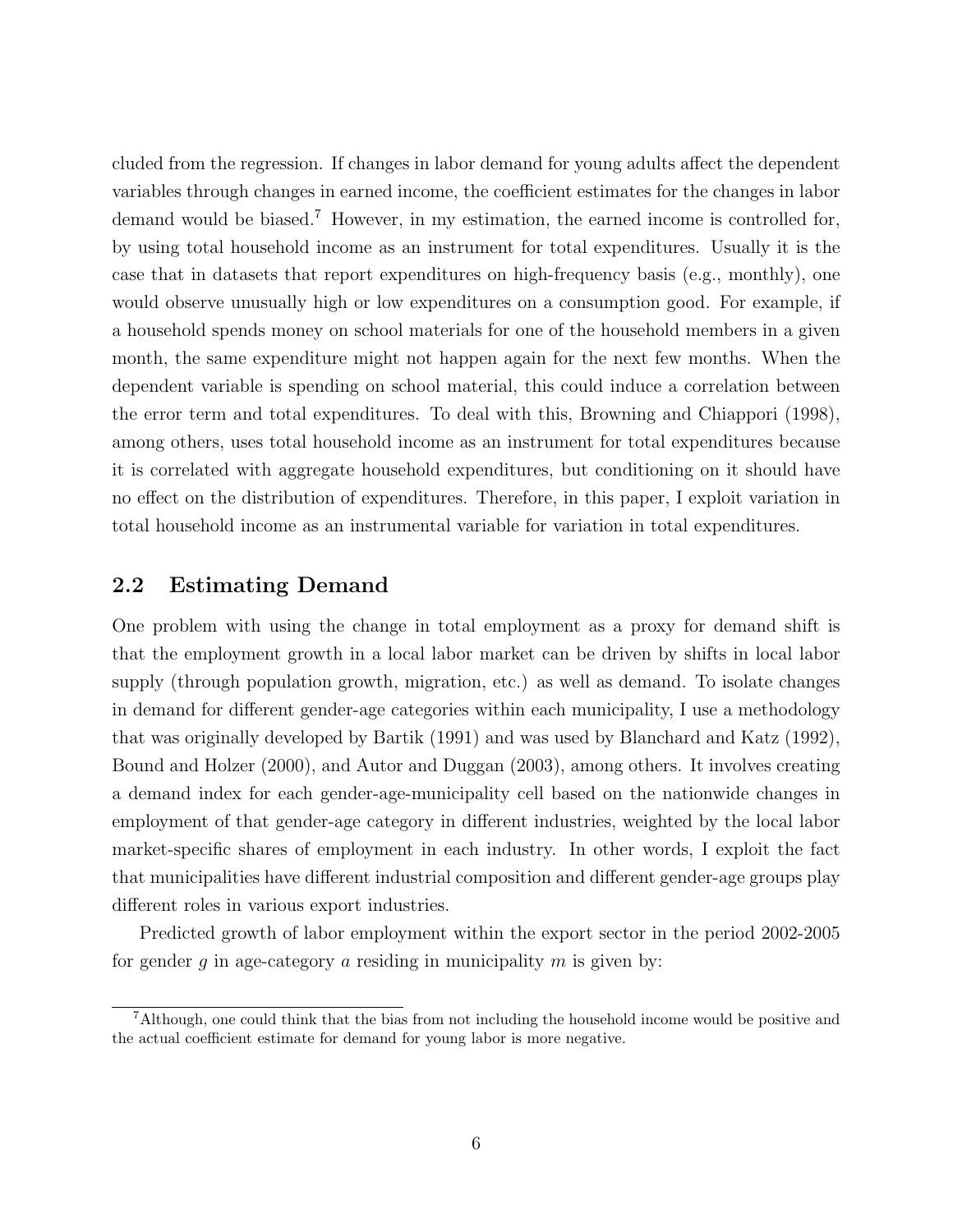$$
\hat{D}^{E}_{g,a,m,t} = (D^{E}_{g,a,m,2005} - D^{E}_{g,a,m,2002})
$$
\n
$$
= \sum_{k=1}^{K} \gamma_{k,m} \eta_{-m,k}^{g,a}
$$
\n(2)

K is the number of three-digit industries within export manufacturing sector and  $\gamma_{k,m}$  is the fraction of workers in municipality m in year 2002 employed in industry  $k\left(\frac{e_{m,k,2002}}{e_{m,2002}}\right)$ .  $\eta_{-m,k}^{g,a}$  is the log change in national employment of gender  $g$ -age category  $a$  labor in industry  $k$  between 2002 and 2005. The subscript  $-m$  in  $\eta_{-m,k}^{g,a}$  indicates that each municipality's industry kgender g-age category a employment is excluded in calculating the national employment change.

This index is a weighted average of the growth in employment in the export manufacturing sector for each gender-age category in each municipality, where the weights represent the different distributions of employment across industries in each municipality. This is built to capture exogenous shifts in local labor demand that are predicted by the municipality-specific industry mix, while avoiding the endogeneity associated with local employment changes. In other words, this methodology predicts what each municipality's change in employment for a gender-age category in the export manufacturing sector would be if municipality-level industrial composition was fixed in the short term and changes in industry-level employment happened uniformly across municipalities.

In demand index (2), the second term, the log change in national employment of gender g-age category a labor in industry  $k$ , excludes employment in municipality  $m$  to avoid the endogeneity associated with local employment growth rates. This addresses the concern that the observed change in national employment is driven by the concentration of an industry in a specific municipality. Of course, if a large share of people employed in an industry live in a specific municipality, then one might think that the change in employment in other municipalities does not predict the change in demand in the industry. Looking at the share of each municipality in the employment mix of different industries reveals that, excluding Mexico City from the analysis, no municipality has a share bigger than 11 percent (followed by 8 percent) in the employment of any industry.<sup>6</sup>

Similarly, the predicted growth of demand for labor in all other sectors in municipality

<sup>6</sup>Even including Mexico City, which has the biggest share of employment in 7 industries among all municipalities, gives us a maximum of 19 percent.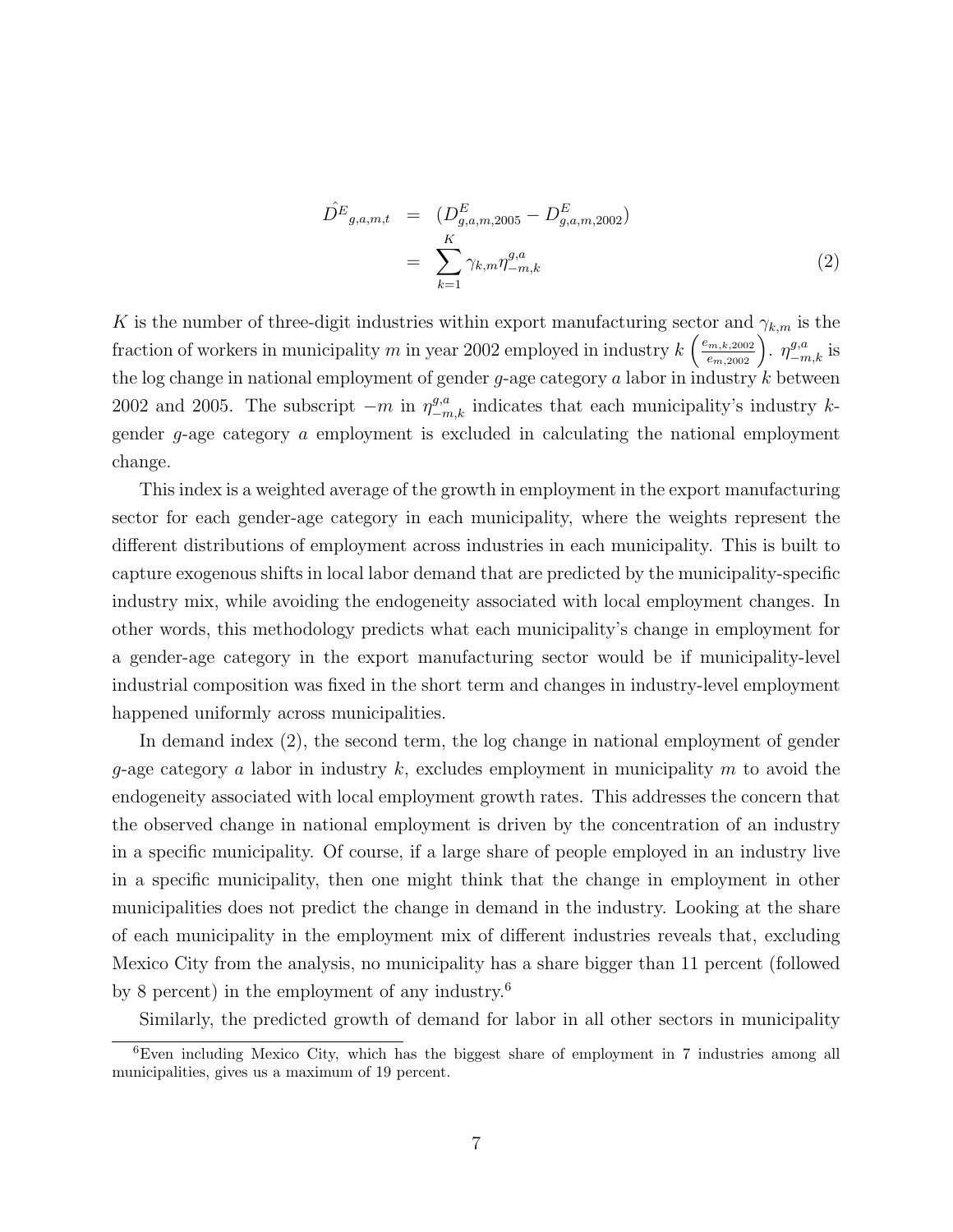m in the period 2002-2005, is given by:

$$
\hat{D}_{m,t} = (D_{m,2005} - D_{m,2002})
$$
\n
$$
= \sum_{l=1}^{L} \gamma_{l,m} \eta_{-m,l} \tag{3}
$$

 $L$  is the number of all three-digit industries of the economy outside export manufacturing sector,  $\gamma_{l,m}$  is the fraction of workers in municipality m in year 2002 employed in industry l  $\left(\frac{e_{m,l,2002}}{e_{m,2002}}\right)$ , and  $\eta_{-m,l}$  is the log change in national employment in industry l.

### 2.3 Outcome: Spending on Children's Education

IMSS does not report the education level of employees and it prevents constructing demand variables for different skill categories. Because of that, one cannot directly estimate the effect of changes in demand for skilled or unskilled labor on households' investment in their children's education using this data.

However, most of the jobs in the Mexican export manufacturing sector are low-skill jobs and (when compared to the other sectors of the economy) pay higher salaries for the same level of skills. This lowers the return to education. Atkin (2012) argues that during 1986- 2000, an increase in the number of manufacturing export jobs decreased the perceived rate of return to education and induced children to drop out of high-school to get the new jobs. Based on Atkin (2012)'s estimates in year 2000 only around 20 percent of those worked in the export manufacturing sector had a high-school diploma.

If one assumes all the jobs created in the export manufacturing sector are low-skill (which is not the case since some of the highest skill jobs are also created in the same sector), interpreting the effect of changes in demand for labor in this sector on parents' investment in children as the effect of changes in return to education is problematic, as parental reaction to lower rate of return to education is confounded by the effect of changing parents' bargaining power within households (Majlesi 2012).

To circumvent this problem, I make use of the fact that the jobs created in the age group of 15-19 are mostly low-skill jobs (since most of the people in this category could not have possibly finished high-school and the ratio of workers with high school degree is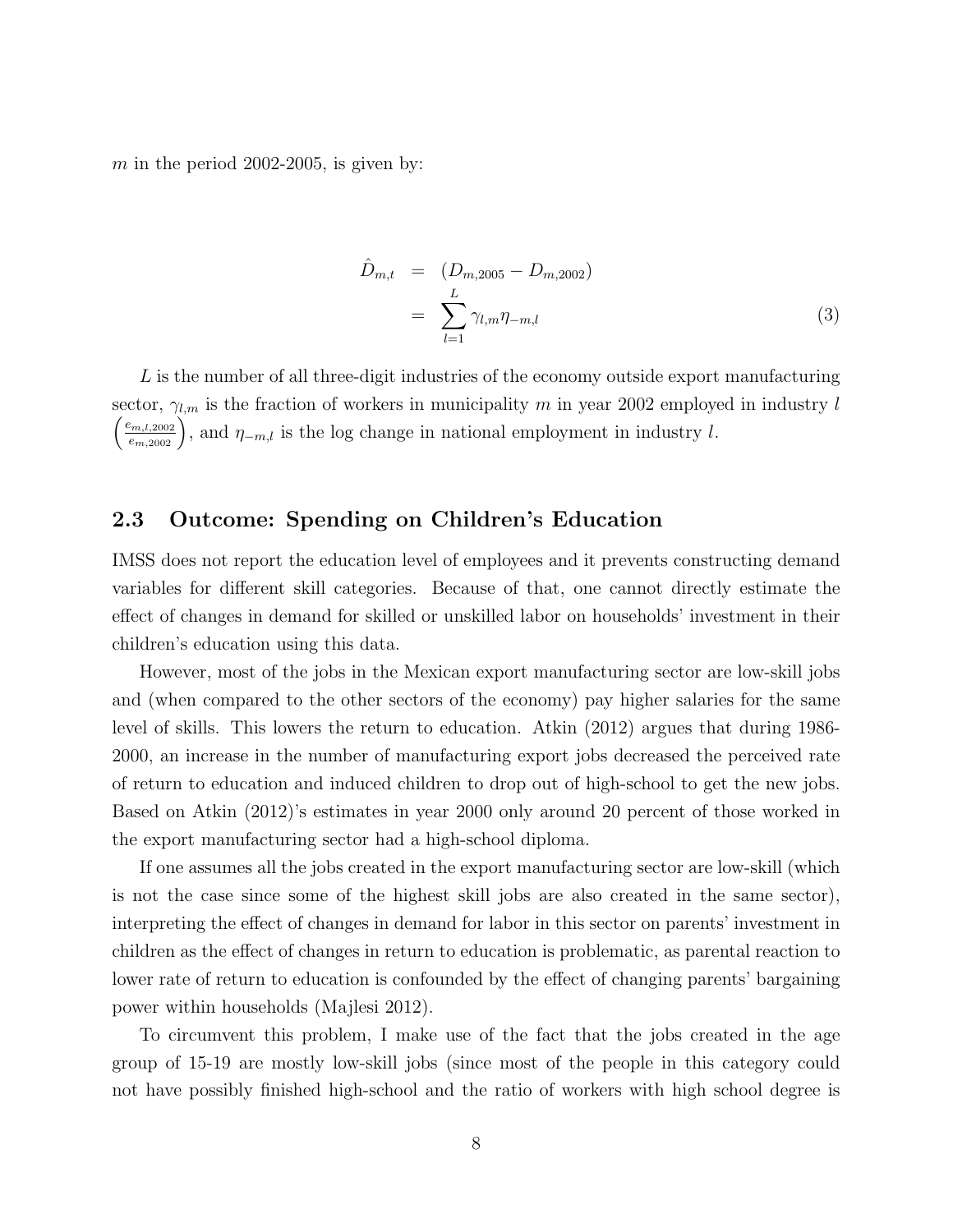definitely much smaller in this age-category compared to the whole population of workers), and interpret the effect of changes in demand for that age category on investment in children's education as a proxy for parental response to a lower return to education.<sup>7</sup> Even if education information were available, an advantage of looking at demand for the  $15 - 19$  age group, compared to demand for low-skill jobs in general, to predict parental response to a lower return to education is that I can look at the effect of an increase in jobs that arguably lower the return to education without worrying about confounding that effect with other factors, namely bargaining power of parents, since an increase in demand for very young single workers does not affect parents' bargaining power.

For each gender, I construct demand variables for two age-categories; 15 − 19, and 20 years and older, using the methodology explained before. When the model is estimated with the dependant variable being spending on girls' education, in case that parents respond to the lower return to education by investing less in their children's education, I expect  $\beta_{f,15-19}$  < 0. If parents make the decisions only based on what happens to demand for very young females in the labor market, and not very young males,  $\beta_{m,15-19}$  should not have a significant effect on the dependant variables. Similarly, when the dependant variable is investment in boys' education, I expect  $\beta_{m,15-19} < 0$  with  $\beta_{m,15-19}$  not having significant effect. If these predictions hold in data, it could be suggested that, controlling for other factors, an increase in low-skill export manufacturing jobs in general contributed to less spending on children's education.

One should notice that a more negative effect of an increase in demand for very young male (female) labor on spending on boys' (girls') education does not necessarily mean that parents respond more strongly for changes in return to education for boys (girls), since it could be the case that the jobs that are created for young male (female) labor decrease the return to education more than the jobs that are created for female (male) labor.

# 3 Results

In this section I show how parents change spending on children's education in response to an increase in demand for young, unskilled, labor in the export manufacturing sector and, as a result, changes in return to education. Table 2 shows the effect of changes in labor demand for different gender-age categories on the average educational expenses for each schoolgirl

<sup>7</sup>As the next step, I am trying to get the employment data for the age category of 15-17 to make sure that all people in my "young" age group are low-skill labor.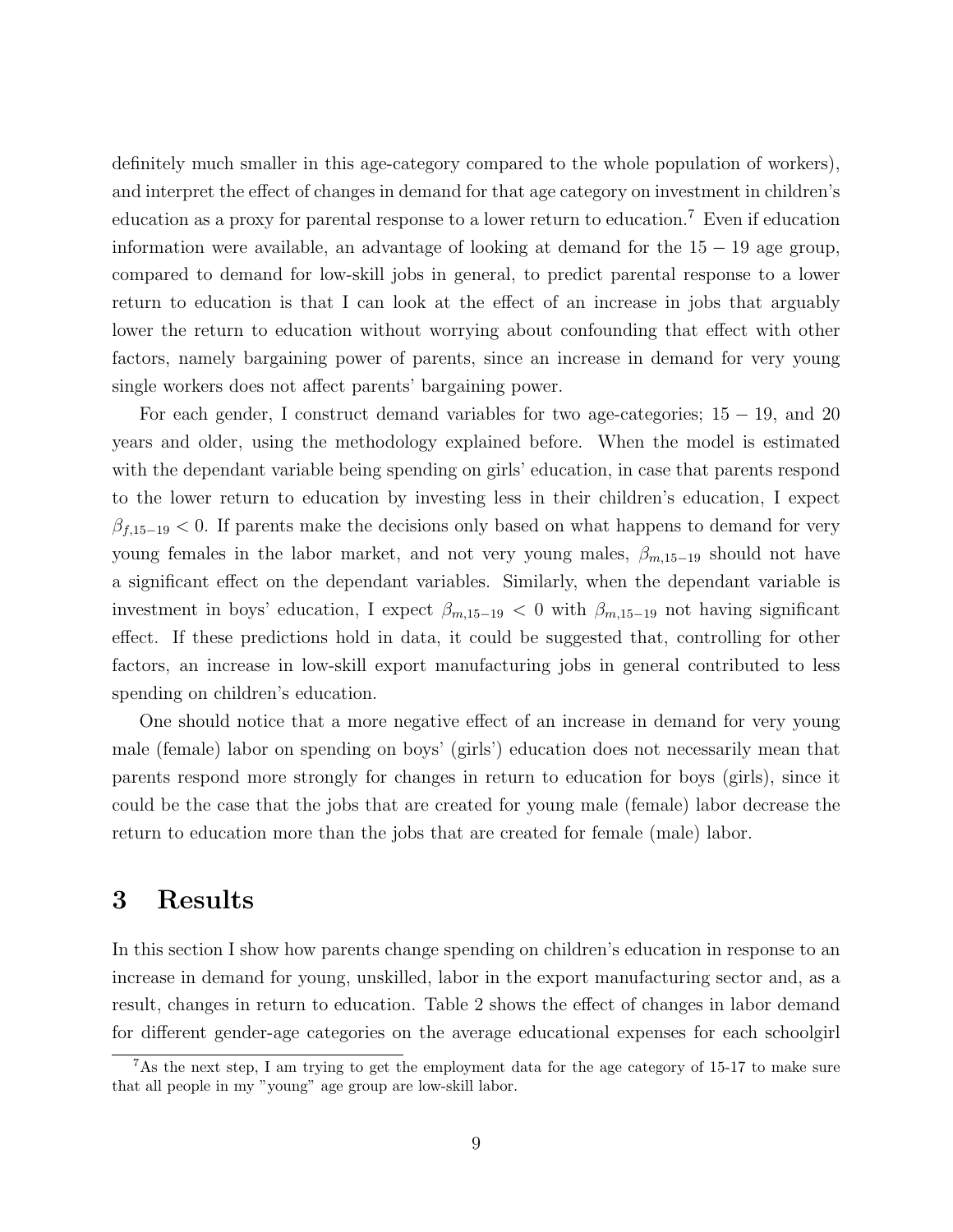and schoolboy separately. The coefficient estimates in column (1) indicate that a 1 percent increase in demand for female labor in the age category of 15-19 years old, caused by a demand shock to the export manufacturing sector, leads to a 5.2 percent decrease in the educational expenses of each schoolgirl. Changes in demand for male workers (as well as older female labor) do not appear to affect spending on girls' education.<sup>8</sup>

Column (2) reports the same coefficient estimates when the dependent variable is the natural logarithm of the educational expenses for each schoolboy. The coefficient estimates indicate that a 1 percent increase in demand for male labor in the age category of 15-19 years old, caused by a demand shock to the export manufacturing sector, leads to a 8.2 percent decrease in the educational expenses for each schoolboy. Similar to the estimates in column (1), changes in demand for opposite sex labor do not affect spending on boy' education.

Increases in demand for older women do not seem to affect spending on education. However, as discussed before, it could be argued that this effect contains both the effect of changes in women's bargaining power (Majlesi 2012) and return to education and if the effect of return to education is big and negative it would overcome the effect of an increased bargaining power.

#### 3.1 Disaggregating Spending on Education

In addition to spending on each child's education separately, MxFLS reports spending on two major categories of education as well; school enrollment fee and school materials. Analyzing the effect of changes in demand for young, unskilled, labor on these two categories could be helpful in analyzing what exactly changes when educational expenses go down.

The dependent variable in the first and second columns of Table 3 are the logarithm of the average school enrollment fee for each schoolgirl and schoolboy respectively. The coefficient estimates imply that changes in demand for young, unskilled, women do not affect the school enrollment fee for schoolgirls, while an increase in demand for young, unskilled, men negatively affects the school enrollment fee for schoolboys. More precisely, 1 percent increase in demand for male labor in the age category of 15-19 years old, caused by a demand shock to the export manufacturing sector, leads to a 8.8 percent decrease in spending on school enrollment fee for each schoolboy. If school enrollment fee is an indicator of the school quality,

<sup>&</sup>lt;sup>8</sup>Note that these are the effects of a 1 percent increase in demand in the labor market, generated solely by demand shocks to the export sector. Given that in a typical Mexican municipality export manufacturing sector employs around 20 percent of workers, the effects are equivalent to the effect of a 5 percent increase in demand within the export manufacturing sector.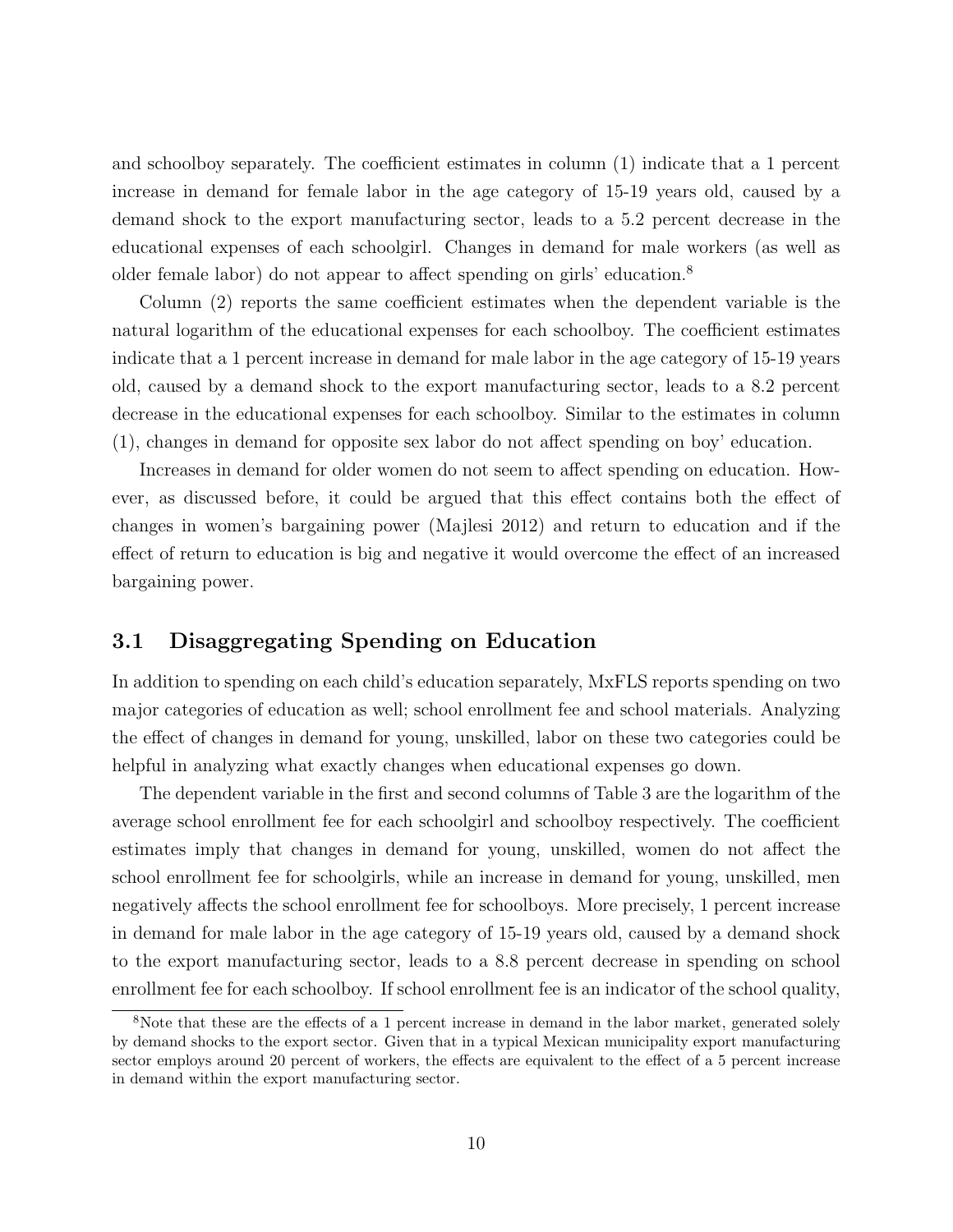it might be the case that as demand for unskilled male labor in the export manufacturing sector rises, parents have less incentive to send their boys to higher quality schools.

Table 4 repeats the same analysis using the other component of spending on children's education, cost of school materials, as dependent variables. The coefficient estimates imply that a 1 percent increase in demand for female labor in the age category of 15-19 years old, caused by a demand shock to the export manufacturing sector, leads to a 4.9 percent decrease in spending on school materials for schoolgirls and a 1 percent increase in demand for male labor in the age category of 15-19 years old leads to a 4.5 percent decrease in spending on school materials for schoolboys.

The results here suggest that a lower return to education make parents to spend less on both school enrollment fees and school materials for boys but to only lower spending on school materials for girls. The reason for this could be that labor market returns to education is a more important determinant of investment in boys' education compared to girls'. However, it could also be the case that changes in demand for young male labor

#### 3.2 Robustness Check

If it is the change in return to education that makes families to spend less on children's education, one would expect to see no changes in other types of spending on children as demand for very young labor goes up. Table 5 reports the coefficient estimates when the same empirical model is used and dependent variables are spending on girls' and boys' clothing. As expected, changes in demand for young labor does not affect how much households spend on children's clothing.

## 4 Conclusion

The previous research has shown that in many developing countries, including Mexico, export manufacturing sector pays more for a given level of skill and creating low-skill jobs in this sector lowers the return to education. This paper finds that an increase in demand for young (mostly unskilled) labor in the Mexican export manufacturing sector and, as a result, a decrease in return to education reduces spending on children's education while they are enrolled at school.

These results are important because they show that the negative effects of a decrease in return to education, caused by an increase in demand for unskilled labor in the export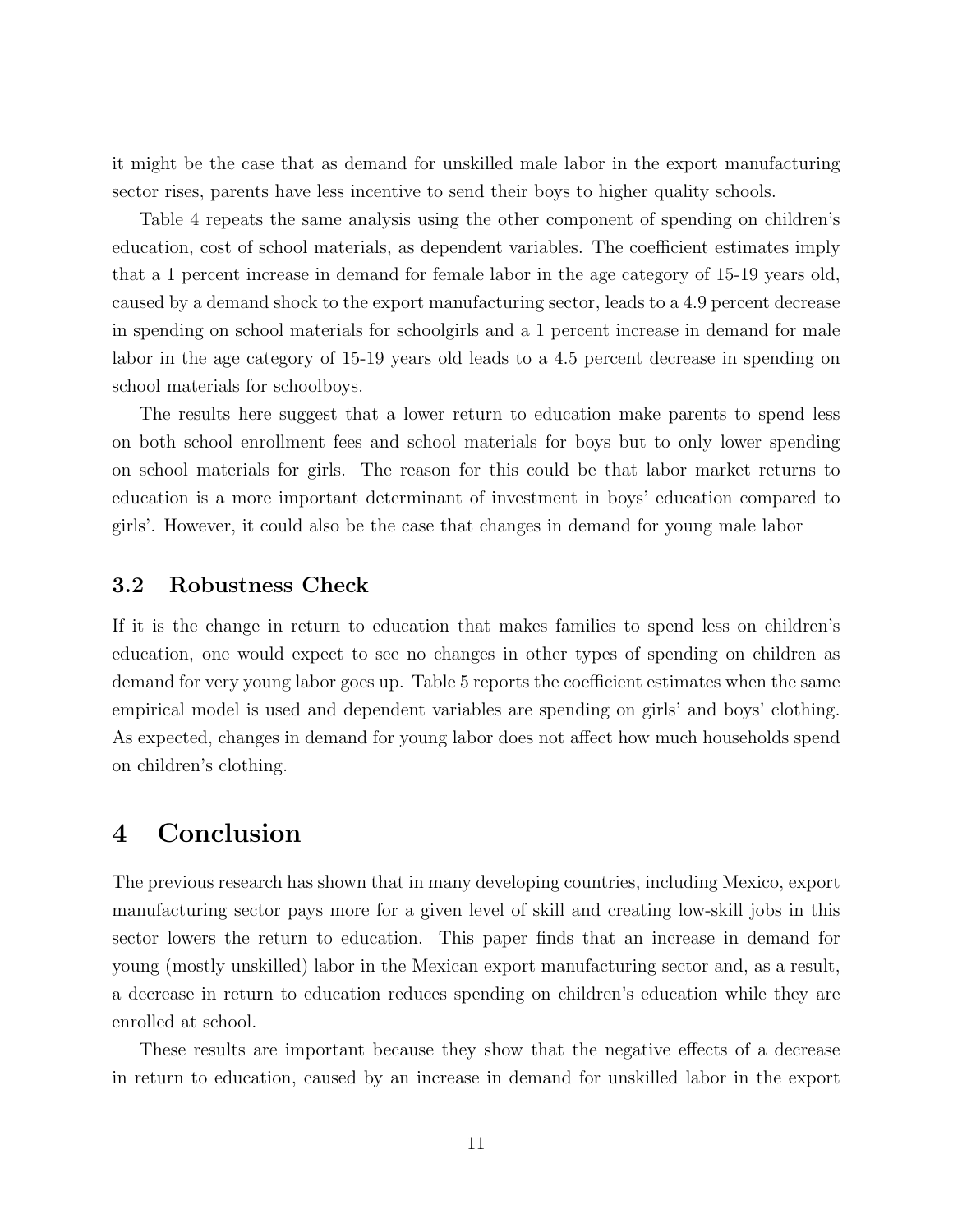manufacturing sector, are not limited to higher drop out rates (Atkin 2012) and government policies to keep students at school cannot address all aspects of the problem. The results in this paper suggest that an increase in demand for unskilled male labor leads to a reduction in school fees paid by parents, that could mean lower quality schools and education for boys. Also an increase in demand for both male and female unskilled labor lowers how much parents spend on school materials which could affect children's learning ability.

Since human capital is considered an important determinant of long-run growth, it is important for developing countries that rely on exports for growth to pay attention to the effects of the jobs created in this sector on incentives to invest in human capital.

In the next step, I will divide the changes in demand within the export manufacturing sector into demand for lower skill and higher skill industries and analyze the effect of each. If a lower return to education disincentives parents to spend on their children's education, one would expect to see a more negative effect on parental spending on education as the result of an increase in demand in lower skill industries.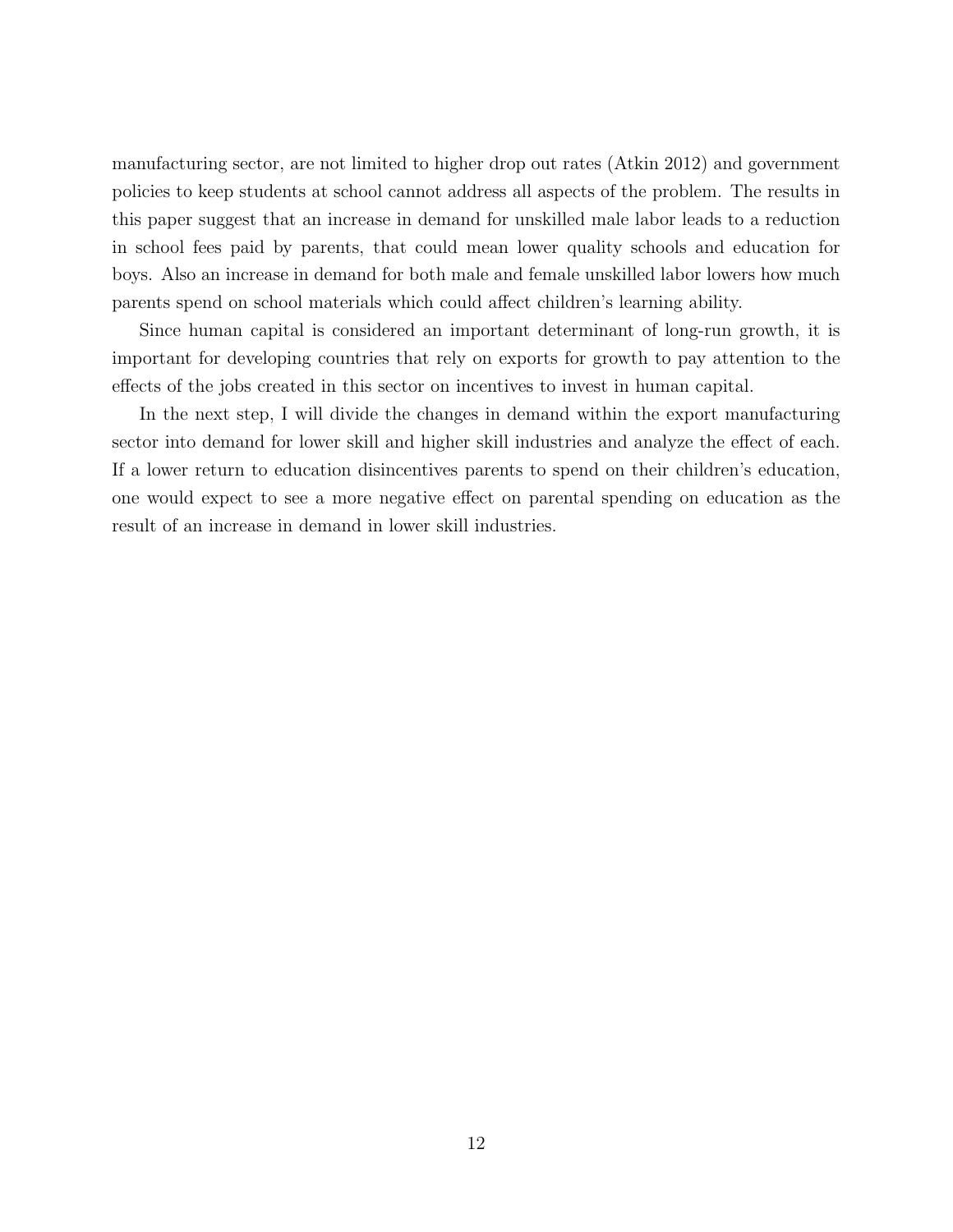## References

- [1] Anderson, K., King, E., 2002. Market returns, transfers and demand for schooling in Malaysia. Journal of Development Studies.
- [2] Atkin, D., 2012. Endogenous Skill Acquisition and Export Manufacturing in Mexico. Working Paper, Yale University.
- [3] Bartik, T., 1991. Who Benefits from State and Local Economic Development Policies? Kalamazoo: W.E. Upjohn Institute for Employment Research.
- [4] Betts, J.-R., 1995. Does School Quality Matter? Evidence from the National Longitudinal Survey of Youth. The Review of Economics and Statistics. 77(2), 231-250
- [5] Blanchard, O.-J., Katz, L.-F., 1992. Regional Evolutions. Brookings Papers on Economic Activity 1, 175.
- [6] Bound, J., Holzer, H.-J., 1993. Industrial Shifts, Skill Levels, and the Labor Market for White and Black Males. Review of Economics and Statistics. 75, 38796.
- [7] Butcher, K.-F., Case, A., 1994. The effect of sibling sex composition on women's education and earnings. The Quarterly Journal of Economics. 109(3), 531-563.
- [8] Card, D., Krueger, A.-B., 1992. Does School Quality Matter? Returns to Education and the Characteristics of Public Schools in the United States. Journal of Political Economy. 100(1), 1-40.
- [9] Duflo, E., 2005. Gender Equality in Development. Manuscript, Department of Economics, MIT.
- [10] Evans, W.-N, Schwab, R.-M., 1995. Finishing High School and Starting College: Do Catholic Schools Make a Difference? The Quarterly Journal of Economics. 110(4), 941- 974.
- [11] Jensen, R., 2010. Economic Opportunities and Gender Differences in Human Capital: Experimental Evidence for India. NBER Working Paper 16021
- [12] Majlesi, K., 2012. Labor Market Opportunities and Sex Specific Investment in Children's Human Capital: Evidence from Mexico. Working Paper. Lund University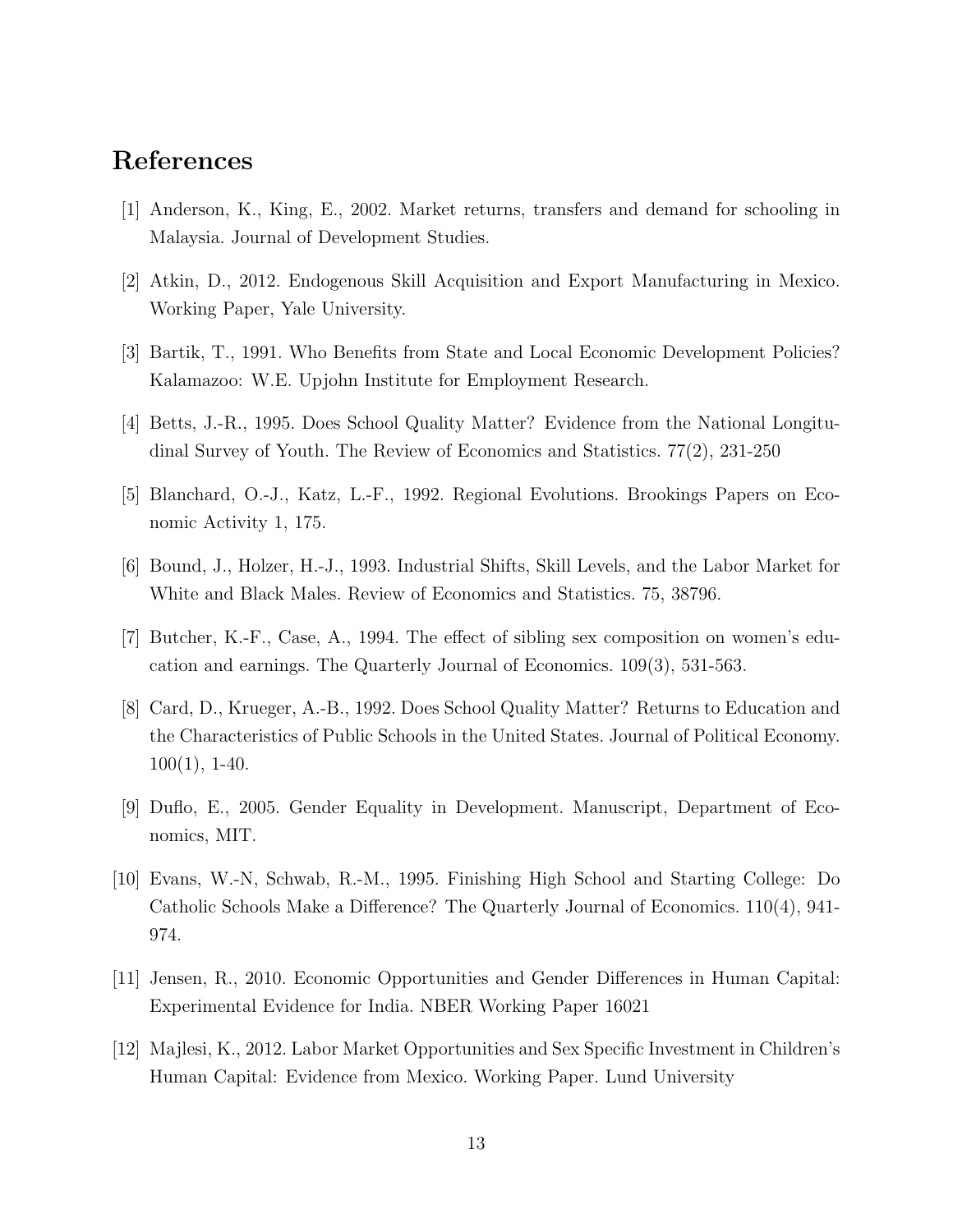- [13] Oster, O., Millet, M.-B., 2010. Do Call Centers Promote School Enrollment? Evidence from India. NBER Working Paper 15922
- [14] Psacharopoulos, G., Patrinos, H.-A., 2004. Returns to investment in education: a further update. Education Economics. 12(2), 111-134.
- [15] Parish, W.-L., Willis, R.-J., 1993. Daughters, Education, and Family Budgets Taiwan Experiences. The Journal of Human Resources. 28(4), 863-898.
- [16] Shastry, G.-K., 2010. Human Capital Response to Globalization: Education and Information Technology in India. mimeo, Wellesley College.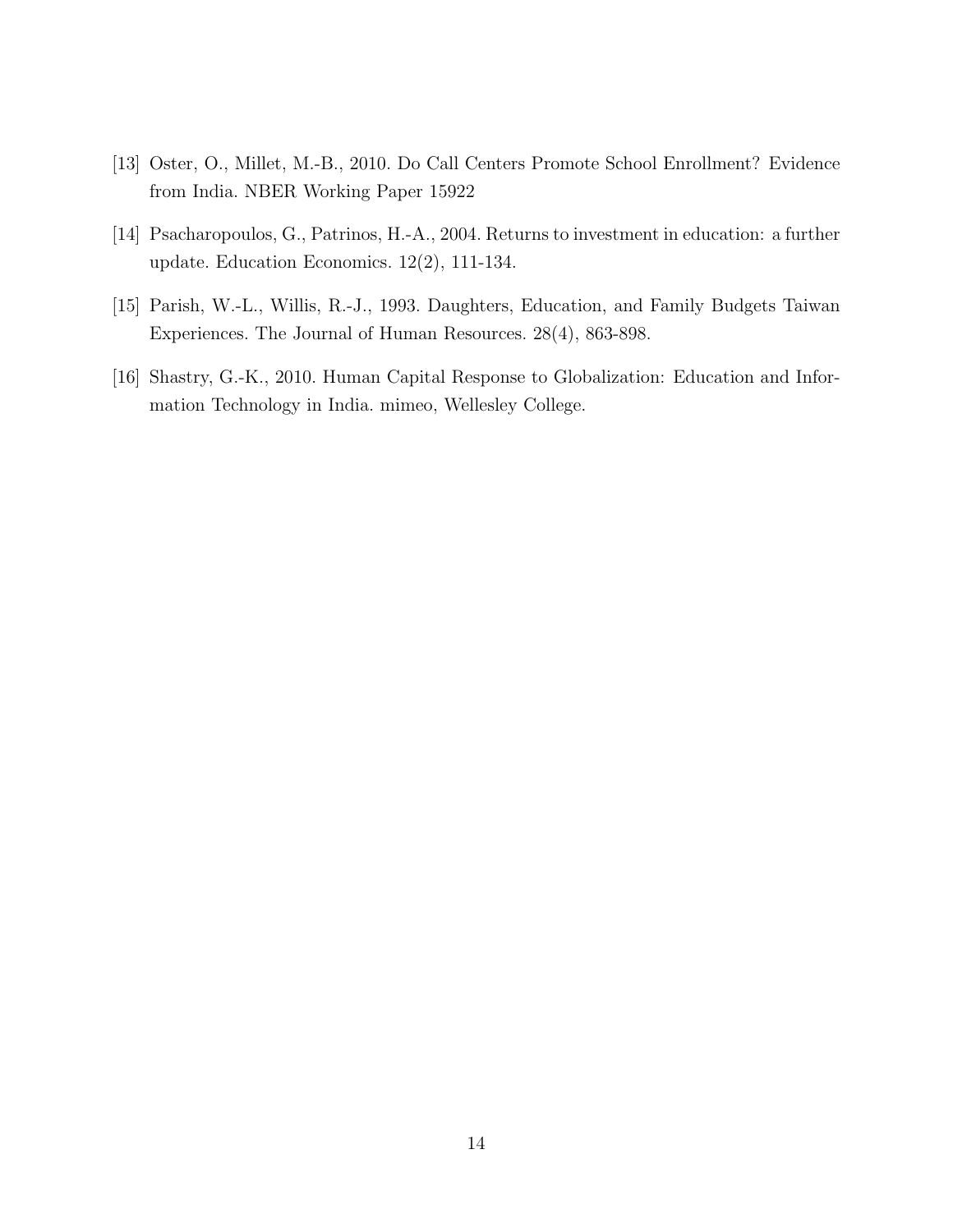| Panel A: Year 2002               |       |        |              |
|----------------------------------|-------|--------|--------------|
|                                  | mean  | sd     | observations |
|                                  |       |        |              |
| Wife's education <sup>*</sup>    | 3.79  | 1.79   | 5467         |
| Husband's education <sup>*</sup> | 4.07  | 2.03   | 5291         |
| Wife's age                       | 38.18 | 9.075  | 5537         |
| Husband's age                    | 41.63 | 10.406 | 5487         |
| Woman working**                  | 0.29  | 0.45   | 5522         |
| Man working**                    | 0.89  | 0.40   | 5493         |
| Number of boys***                | 1.32  | 1.37   | 4100         |
| Number of girls***               | 1.49  | 1.96   | 4100         |

Table 1: Household Characteristics in MxFLS

| Panel B: Year 2005               |      |      |              |
|----------------------------------|------|------|--------------|
|                                  | mean | sd   | observations |
|                                  |      |      |              |
| Wife's education <sup>*</sup>    | 3.82 | 1.84 | 5443         |
| Husband's education <sup>*</sup> | 4.09 | 2.03 | 4911         |
| Wife working**                   | 0.26 | 0.44 | 5479         |
| Husband working**                | 0.87 | 0.47 | 5406         |
| Number of boys***                | 1.35 | 1.48 | 4021         |
| Number of girls***               | 1.53 | 2.14 | 4021         |

<sup>∗</sup> Education data is divided into 10 categories. 1.No education, 2.Preschool, 3.Elementary , 4. Secondary, 5.Open secondary 6.High school, 7.Open high school, 8.Normal Basic, 9. College, and 10.Graduate.

∗∗ This variable is 1 if the person works outside home and 0 if not

∗∗∗ Number of boys and girls is conditioned on families having children.

Note: The data does not include the extended households. Children are limited to the children of the parents in the household who are 15 years old or younger.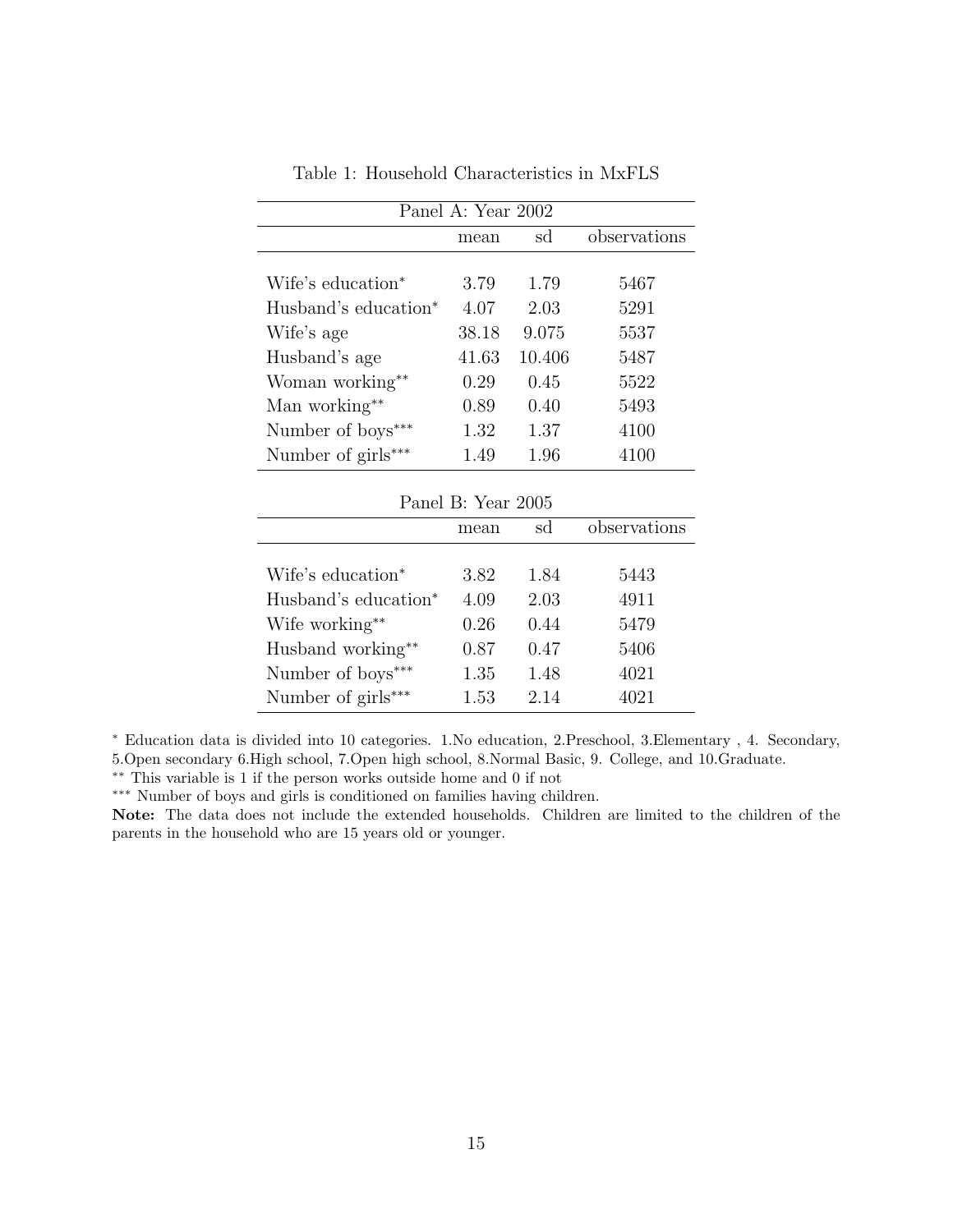|                         | Dependent Variable: Ln (Educational expenses for each) |            |  |
|-------------------------|--------------------------------------------------------|------------|--|
|                         | Schoolgirl                                             | Schoolboy  |  |
| $15-19$ female          | $-5.162*$                                              | $-3.029$   |  |
|                         | (3.031)                                                | (4.319)    |  |
| 20 and older female     | 1.529                                                  | $7.971*$   |  |
|                         | (4.565)                                                | (4.411)    |  |
| $15-19$ male            | 3.358                                                  | $-8.275**$ |  |
|                         | (2.701)                                                | (3.705)    |  |
| 20 and older male       | $-4.795$                                               | $-1.871$   |  |
|                         | (3.887)                                                | (2.561)    |  |
| Demand in other sectors | 3.608                                                  | $5.833*$   |  |
|                         | (3.243)                                                | (3.260)    |  |
| Total HH expenditures   | $0.271***$                                             | $0.397***$ |  |
|                         | (0.051)                                                | (0.054)    |  |
| Observations            | 2083                                                   | 2137       |  |

Table 2: The Effect of Labor Demand on The Educational Expenses of Children

Notes: Standard errors are clustered at the municipality level and reported in parentheses. Controls include wife's and husband's education, age, and number of children by gender and age group categories (0-5 years, 6-10 years, 11-15 years). Sample in the regression is composed of households with school age children in both periods. Monetary values are reported in thousands of pesos.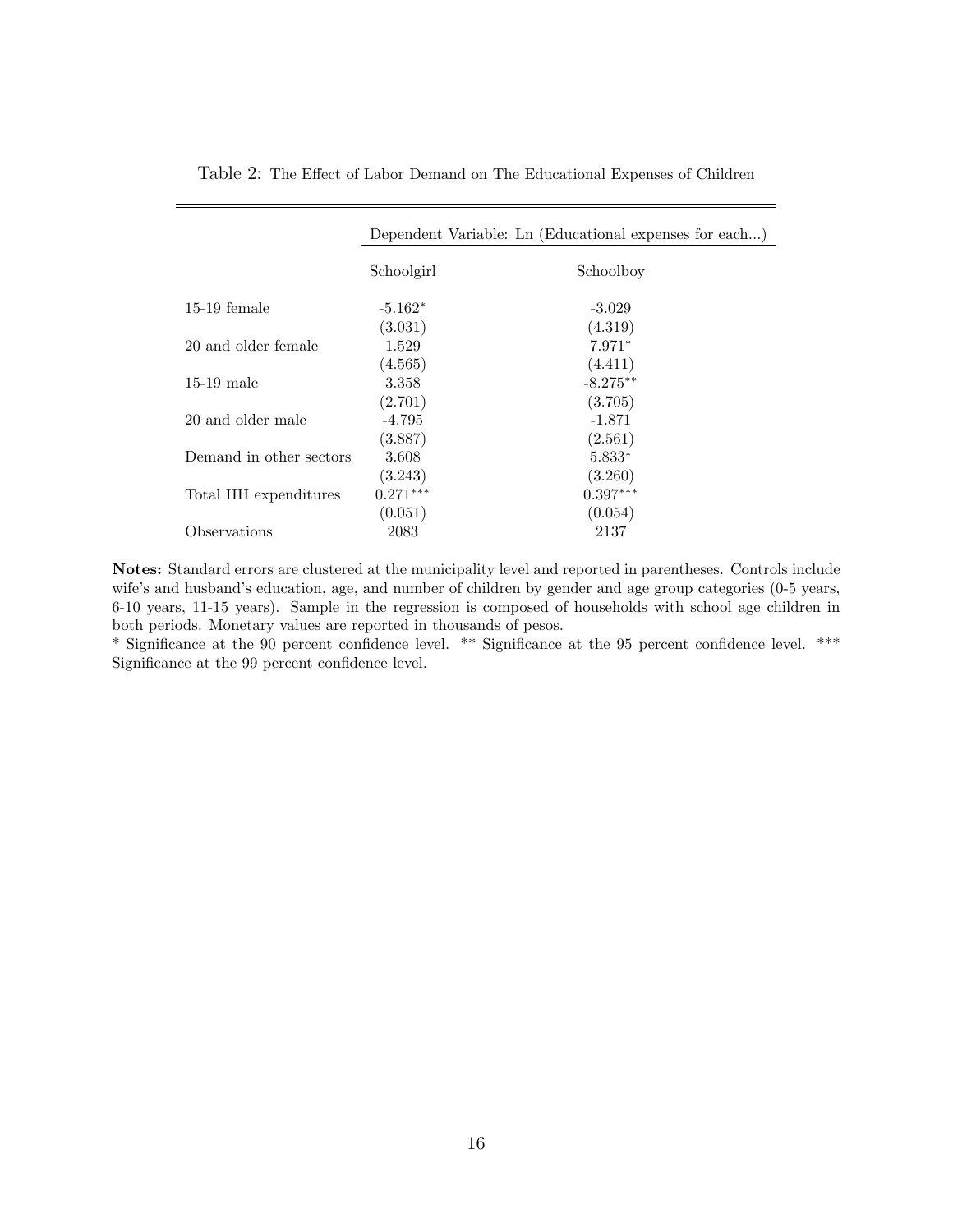|                         | Dependent Variable: Ln (School enrollment fee for each) |            |
|-------------------------|---------------------------------------------------------|------------|
|                         | Schoolgirl                                              | Schoolboy  |
| $15-19$ female          | -1.432                                                  | 0.346      |
|                         | (8.857)                                                 | (5.523)    |
| 20 and older female     | $-0.926$                                                | $-2.120$   |
|                         | (8.842)                                                 | (7.425)    |
| $15-19$ male            | $-3.554$                                                | $-8.823**$ |
|                         | (4.292)                                                 | (4.390)    |
| 20 and older male       | 3.419                                                   | 12.154     |
|                         | (6.926)                                                 | (4.981)    |
| Demand in other sectors | 4.005                                                   | 4.318      |
|                         | (44.692)                                                | (45.130)   |
| Total HH expenditures   | 0.025                                                   | 0.038      |
|                         | (0.049)                                                 | (0.056)    |
| Observations            | 2129                                                    | 2186       |

Table 3: The Effect of Labor Demand on The School Fee

Notes: Standard errors are clustered at the municipality level and reported in parentheses. Controls include wife's and husband's education, age, and number of children by gender and age group categories (0-5 years, 6-10 years, 11-15 years). Sample in the regression is composed of households with school age children in both periods. Monetary values are reported in thousands of pesos.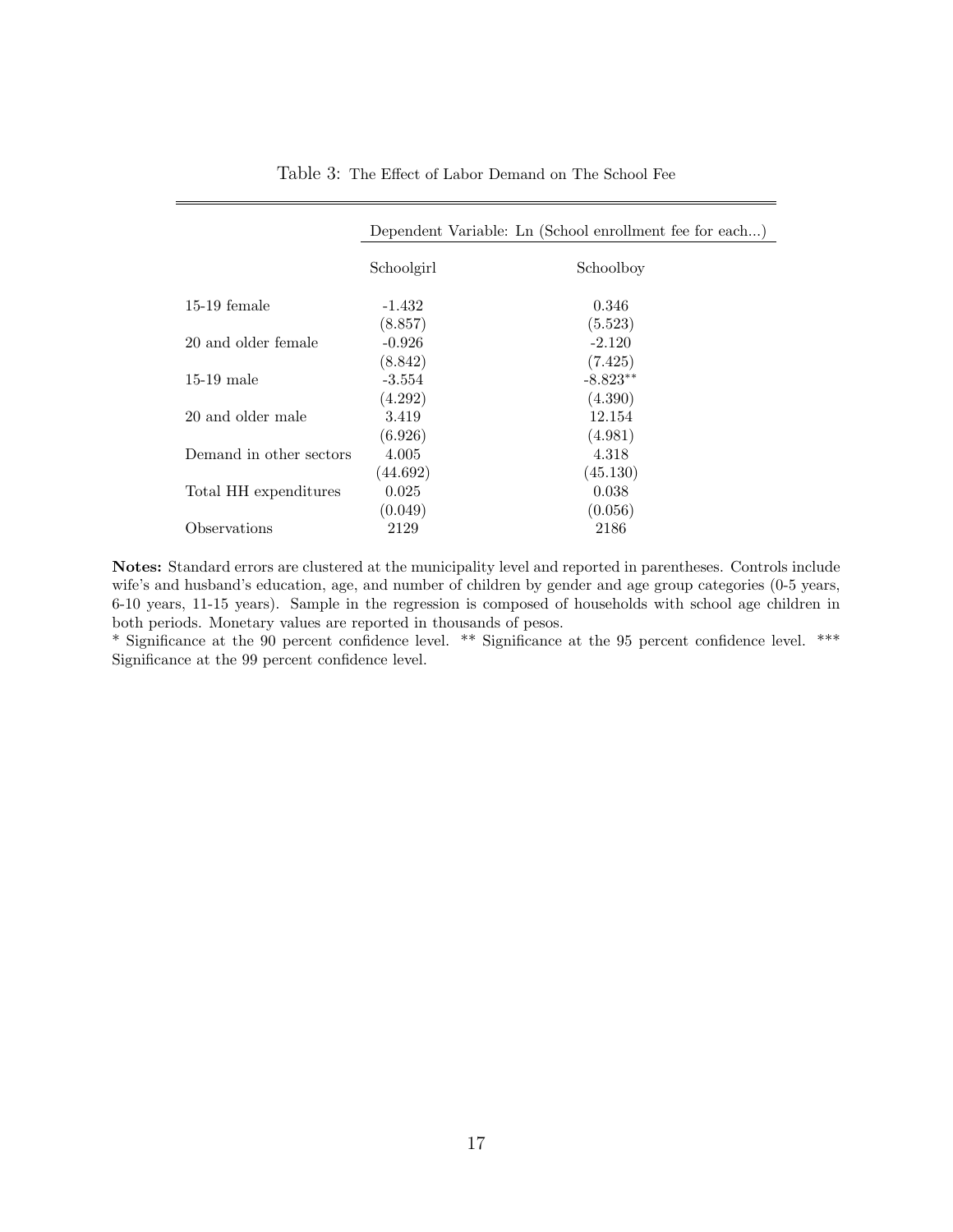|                         | Dependent Variable: Ln (Cost of school material fee for each) |            |  |
|-------------------------|---------------------------------------------------------------|------------|--|
|                         | Schoolgirl                                                    | Schoolboy  |  |
| $15-19$ female          | $-4.926*$                                                     | 2.813      |  |
|                         | (2.863)                                                       | (4.999)    |  |
| 20 and older female     | $-6.678$                                                      | 2.039      |  |
|                         | (4.727)                                                       | (6.574)    |  |
| $15-19$ male            | 4.205                                                         | $-4.544*$  |  |
|                         | (2.862)                                                       | (2.524)    |  |
| 20 and older male       | 6.787                                                         | 1.445      |  |
|                         | (4.703)                                                       | (5.712)    |  |
| Demand in other sectors | 3.392                                                         | 1.945      |  |
|                         | (36.329)                                                      | (43.470)   |  |
| Total HH expenditures   | 0.060                                                         | $0.237***$ |  |
|                         | (0.043)                                                       | (0.054)    |  |
| Observations            | 2110                                                          | 2173       |  |

Table 4: The Effect of Labor Demand on School Material Expenditure

Notes: Standard errors are clustered at the municipality level and reported in parentheses. Controls include wife's and husband's education, age, and number of children by gender and age group categories (0-5 years, 6-10 years, 11-15 years). Sample in the regression is composed of households with school age children in both periods. Monetary values are reported in thousands of pesos.